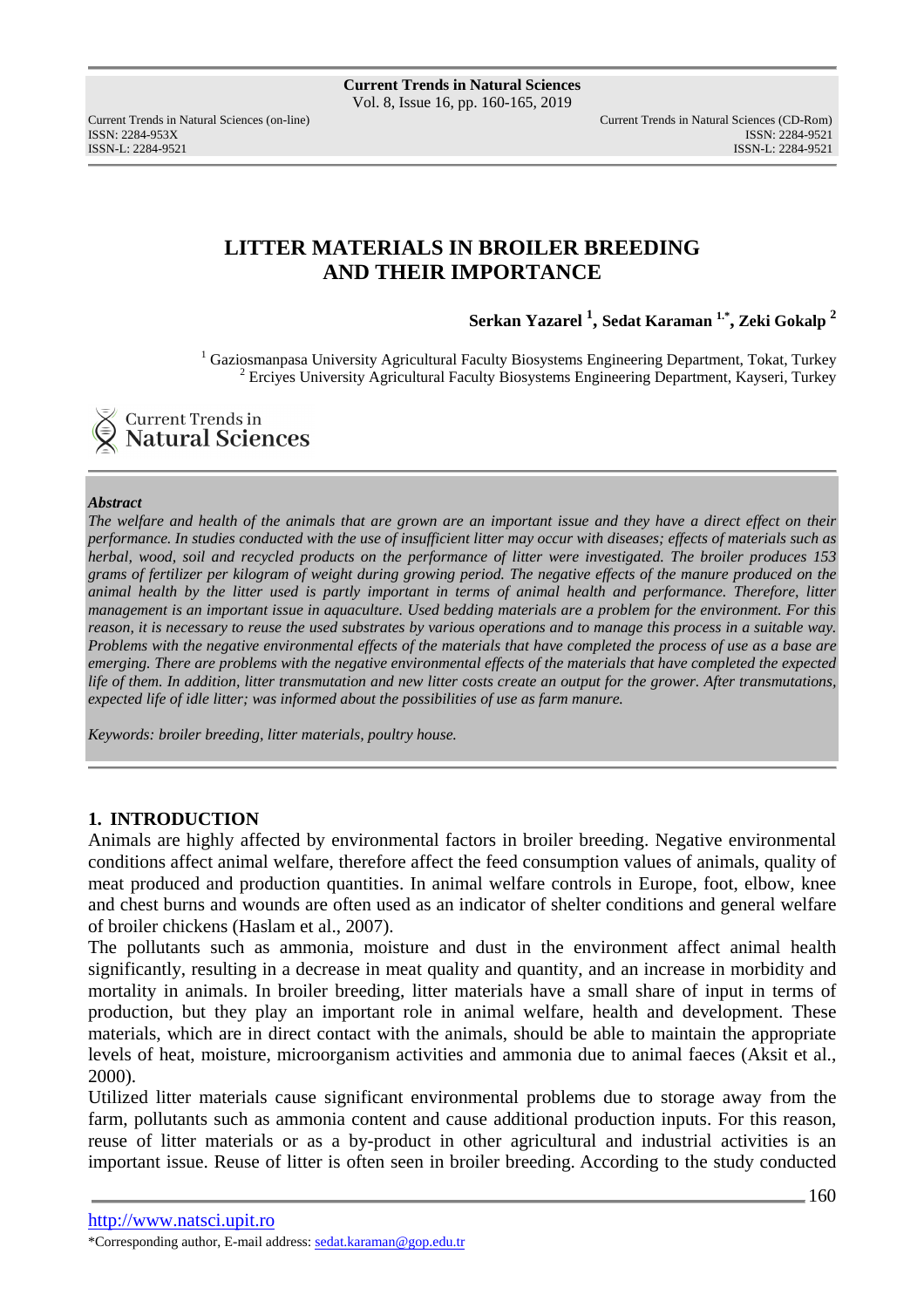Vol. 8, Issue 16, pp. 160-165, 2019

ISSN: 2284-953XISSN: 2284-9521

by Kaygısız and Çörekçi (2003), reuse of the same zeolite-based litter in broiler production had no negative effect on broiler performance. According to Sarıca and Çam (1998), the second use of sawdust, husk, slag, stalk and mixtures used as litter did not adversely affect broiler development.

Litter which is cannot be used in broiler breeding, can also be used as farm manure. Fertilizer is an important input in crop production. In today's agriculture, fertilizer should be used in order to obtain high and quality yield. As a result of the use of fertilizers which are produced as a waste material in broiler farms can be used in plant breeding, the effect of pollutants such as ammonia on the environment and human health will be reduced and it will cause the production cost to decrease due to the use in plant production. According to a study conducted by Yüksel (2006), it was determined that a compost produced from chicken manure had a high impact on the growth and development of clover and onion plants. As a result of using litter material directly as fertilizer, it has negative effects such as burning in plants (Yenilmez et al., 2012). Therefore, farm fertilizers should be kept aside for a while and matured.

Chicken manure contains feces, feathers, litter material and feeds with high mineral and protein content. After the microorganism activities in the fertilizer are prevented by sterilization and pasteurization processes, they can be used as additives to the rations provided that they are carefully balanced (Daniel and Olson, 2005).

According to TUIK data, in Turkey in 2018, about 230 million units of broiler were grown in broiler farms. Each animal produces 0.022 tons of fertilizer per year and considering the number of animals, approximately 5 million tons of fertilizer is released. It is known that under suitable conditions,  $78 \text{ m}^3$  of biogas can be produced per ton of fertilizer (Figure 1). Considering the amount of fertilizer released and biogas production per ton, approximately 400 million m<sup>3</sup> of biogas can be calculated for 2018 (Koçer et al., 2006; Anonymous, 2018).



*Figure 1. Poultry litter (source: http://www.poultryhub.org/)* 

## **2. THE LITTER MATERIALS USED in BROILER BREEDING and THEIR IMPORTANCE**

The mats used in broiler production are generally classified under 4 main headings. These are wood-based materials such as soft and hard chip shavings, shells; materials such as paddy husks, stalks, straw, safflower, as a by-product of plant production, diatomite, zeolite, clay, pumice, soilbased materials and foam, and paper industry wastes are used (Figure 2). A wide variety of studies have been carried out on the substrates and mixtures, in which one or more kinds of materials have been applied raw or mixed with the other materials and applied in different thicknesses. Although sawdust is the most commonly used material in general, studies have shifted to other materials that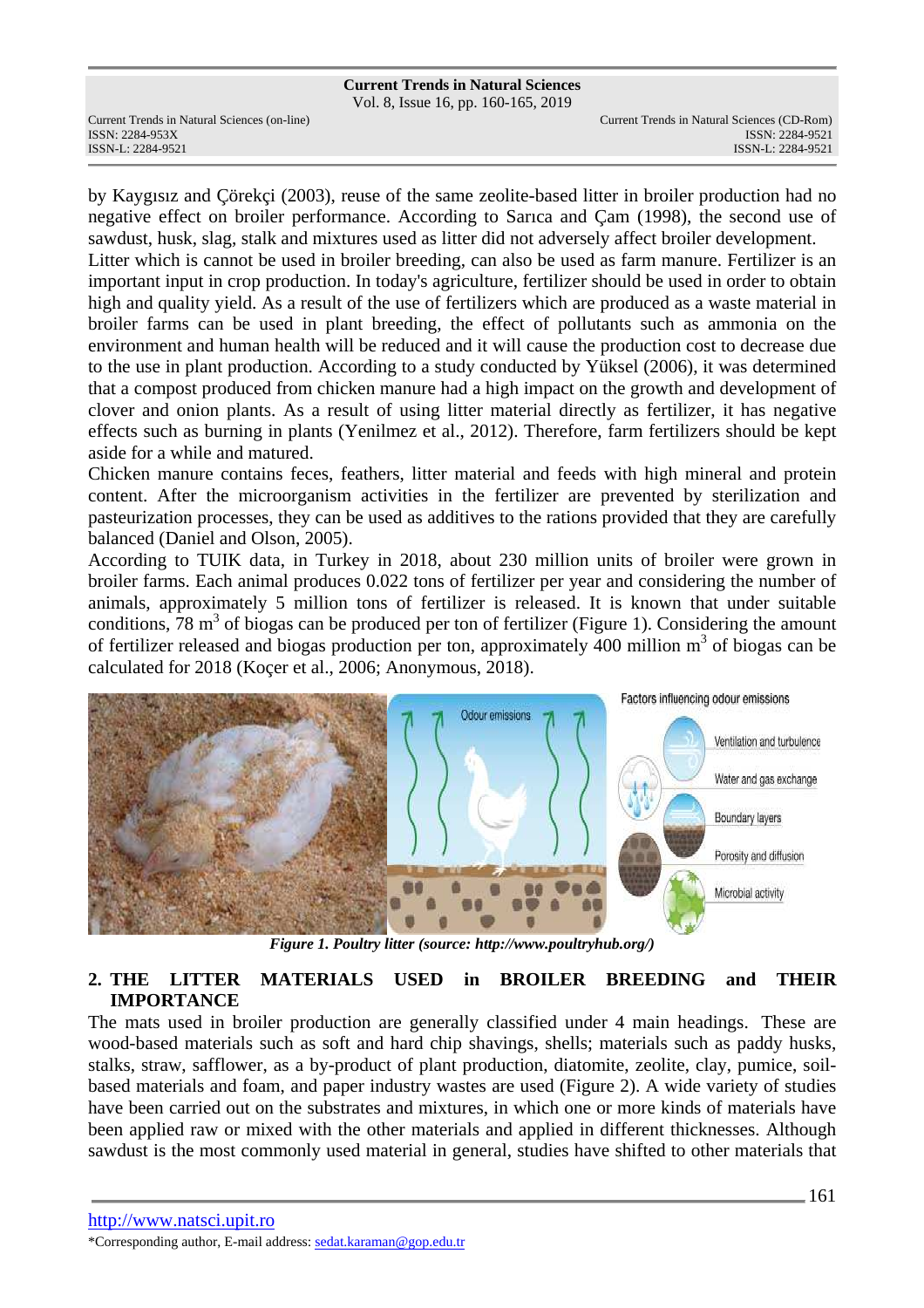**Current Trends in Natural Sciences** Vol. 8, Issue 16, pp. 160-165, 2019

ISSN: 2284-953XISSN: 2284-9521

Current Trends in Natural Sciences (on-line) Current Trends in Natural Sciences (CD-Rom) ISSN-L: 2284-9521

may be an alternative to sawdust due to the difficulty of reaching it especially during the winter months.



*Figure 2. Different bedding materials used in poultry houses (Source: https://www.farmingmagazine.com/livestock/poultry-bedding-options/)* 

The litter used has a direct impact on animal welfare, thus yield. Moisture content should be between 20–25%, pH should be between 8–10 and ammonia content should not exceed 25 ppm (Gençoğlan and Gençoğlan, 2017). The high amount of moisture causes the ammonia and pH values in the environment to increase, skin fires in broilers, water collection and diseases that directly affect the yield and quality of the animal welfare (Sözcü and Koyuncu, 2015). Dehydration occurs in chicks if moisture goes down. If it increases, the humidity of the air inside the shelter increases and the insulation property of the litter is deteriorated (Figure 3). In addition, the moisture content of the litter; hair growth rate, growth, feed utilization, coccidiosis control and affect the level of ammonia in the shelter (Bessei, 2006).



*Figure 3. Factors influencing and affected by litter wetness (Dunlop et al., 2016)*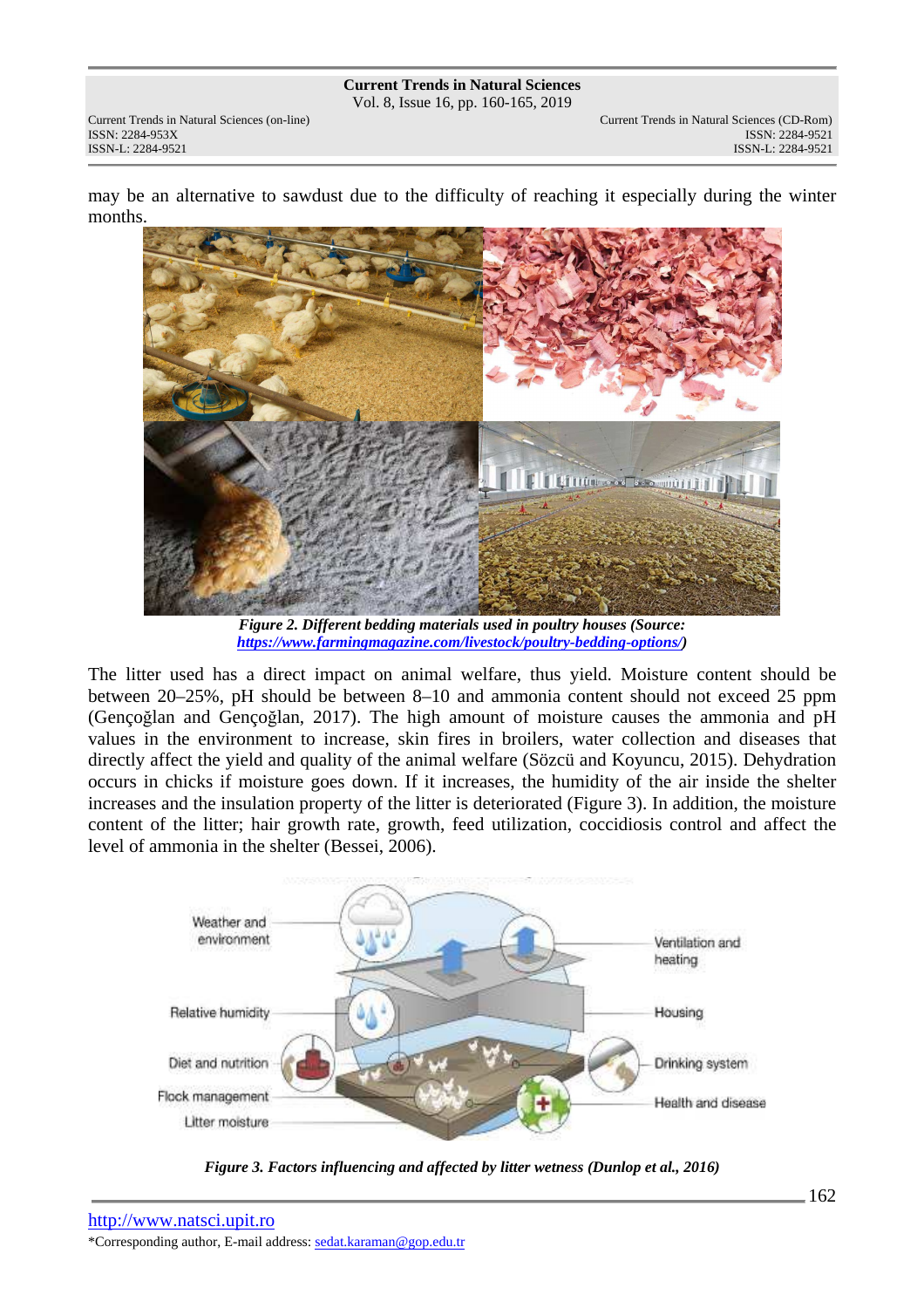ISSN: 2284-953XISSN: 2284-9521

## **3. SOME DISEASES ENCOUNTERED in THE USE OF POOR QUALITY LITTER MATERIALS**

*Foodpad dermatitis and Hock burns:* Footpad dermatitis and jaw burn lesions are a form of contact dermatitis, which is a condition in which the skin areas come into contact with inappropriate or irritating material. Contact dermatitis is a common problem that reduces the welfare of broilers and is believed to affect broilers (Kaukonen et al., 2016).

*Breast blisters:* Cystic and the cyst is usually filled with a clear, clear liquid with dark color in advanced cases. It is a disease that affects carcass structure and quality (Figure 4) (May and Cox, 1970).



*Figure 4. Poultry litter-induced diseases (Source: http://www.poultryhub.org/causes-wet-litter/)* 

### **4. POSSIBILITY OF REUSE OF LITTER MATERIALS**

In various studies, it was stated that the litter materials can be reused by drying. According to the study conducted by Kaygsız and Çörekçi (2003), reuse of the same pad with zeolite added in broiler production did not have a negative effect on broiler performance. It was determined that the number of use did not adversely affect broiler development. According to the study conducted by Şekercioğlu et al. (2013), litter materials can be used 5 times and their performance decreases in subsequent uses.

Factors such as harmful gases and moisture released during broiler production are problems for human and animal health both inside and outside the shelter. While it has a direct impact on animal health and welfare within the shelter, its faulty storage also affects human health due to insufficient storage facilities. Due to insufficient storage of fertilizers, liquid precipitations and infiltration in the fertilizers mix with the groundwater and prevent the usability of the water. As a result of faulty storage of gubs, ammonia gas is transported by factors such as wind and affects human health and welfare. In addition, due to inadequate and faulty use in crop production, it disrupts the structure of the soil and can make it unfit for crop production (Karaman, 2006; Yenilmez et al., 2012).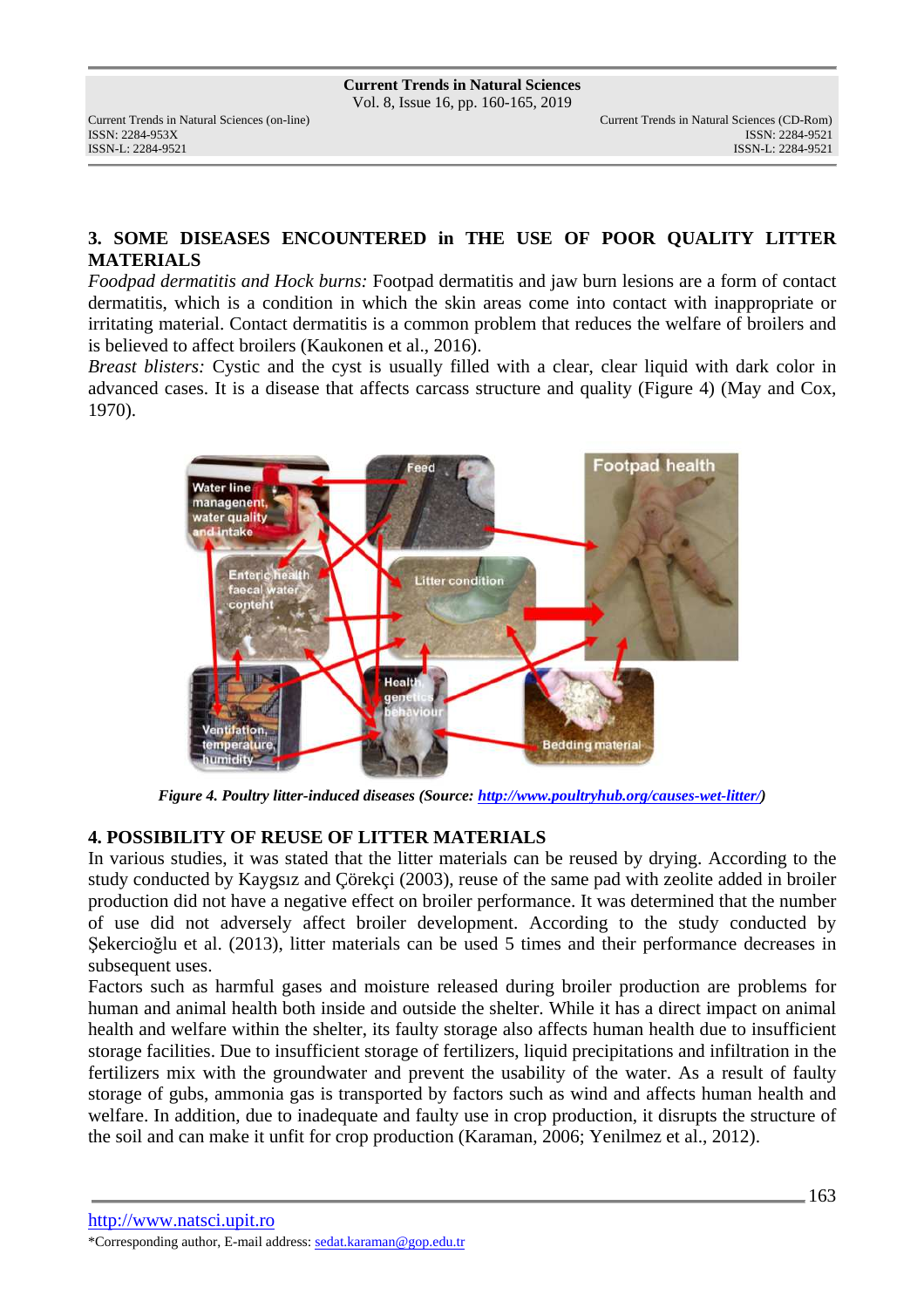#### **Current Trends in Natural Sciences**

Vol. 8, Issue 16, pp. 160-165, 2019

Current Trends in Natural Sciences (on-line) Current Trends in Natural Sciences (CD-Rom) ISSN: 2284-953XISSN: 2284-9521

Chicken manure contains all the necessary nutrients such as potassium, calcium, magnesium, copper and zinc, and especially nitrogen, phosphorus and organic matter more than other fertilizers (Mızrak, 2016). Under natural conditions, fertilizer loses useful nutrients for 8-24 months and during this transformation adversely affects human, plant and animal health, pollutes underground and surface waters and disrupts soil structure. Fresh fertilizers should be turned into suitable fertilizers for vegetative production without exposing them and subjecting the organic substances to the composting process in a fast-controlled manner (Figure 5) (Kütük, 2013).

The need for energy in the world increases in parallel with the increasing population. Alternative and cleaner sources are needed due to the harmful substances released by the use of fossil fuels and the limitation of their reserves. One of these sources is biogas, which is a renewable energy source. According to data for 2018 broiler manure originating in Turkey from about 400 million  $m^3$  of biogas produced. Considering that 4.70 kWh of energy can be generated from  $1 \text{ m}^3$  of biogas, a total of 1880 million kWh, 6 768 000 GJ of energy can be generated. According to a survey conducted by TEIAS in 2011, the annual average electricity consumption of a family of 4 people was calculated as 3036 kWh (Anonymous, 2011).



*Figure 5. Poultry litter composting and biogas production (Souce: https://beacs.org/)* 

### **5. CONCLUSION**

As a result, in broiler production, mat types and usage is an important input, but the end-of-life materials are of great importance. Although these end-of-life materials are considered as waste in broiler production, they are important as a by-product and main product for other animal production types, plant production and biogas production. Poultry litter can be turned into a valuable source of organic matter in agricultural soils through compositing. In light of these data, the annual energy needs of approximately 620,000 households can be met by using broiler manure as biogas.

#### **6. REFERENCES**

Anonymous (2011). https://gazelektrik.com/faydali-bilgiler/elektrik-tuketimi

Anonymous (2018), TUİK. 2007, "Livestock Statistics Database", https://biruni.tuik.gov.tr/medas/?kn=101&locale=tr.

- Akşit, M., Bozkurt, M., Alçiçek, A. (2000). Effects of Supplementation of Different Levels of Zeolite to Litter on Performance and Litter Characterictics of Broilers Fed With Differnt Formed Feed. Tr. J. of Veterinary and Animal Sciences. 41, 84-90
- Bessei, W. (2006). Welfare of broilers: a review. World Poultry Sci J 62, 455–466. DOI: https://doi.org/10.1017/S0043933906001085
- Daniel, J., Olson, K.C. (2005). Feeding Poultry Litter to Beef Cattle . Extension Publications (MU) University of Missouri-Columbia.

Dunlop, M.W., Moss, A.M., Groves, P.J., Wilkinson, S.J., Stuetz, R.M. Selle, P.H. (2016). The Multidimensional Causal Factors of 'Wet Litter' in Chicken Meat Production. Science of the Total Environment. 562, 766-776.